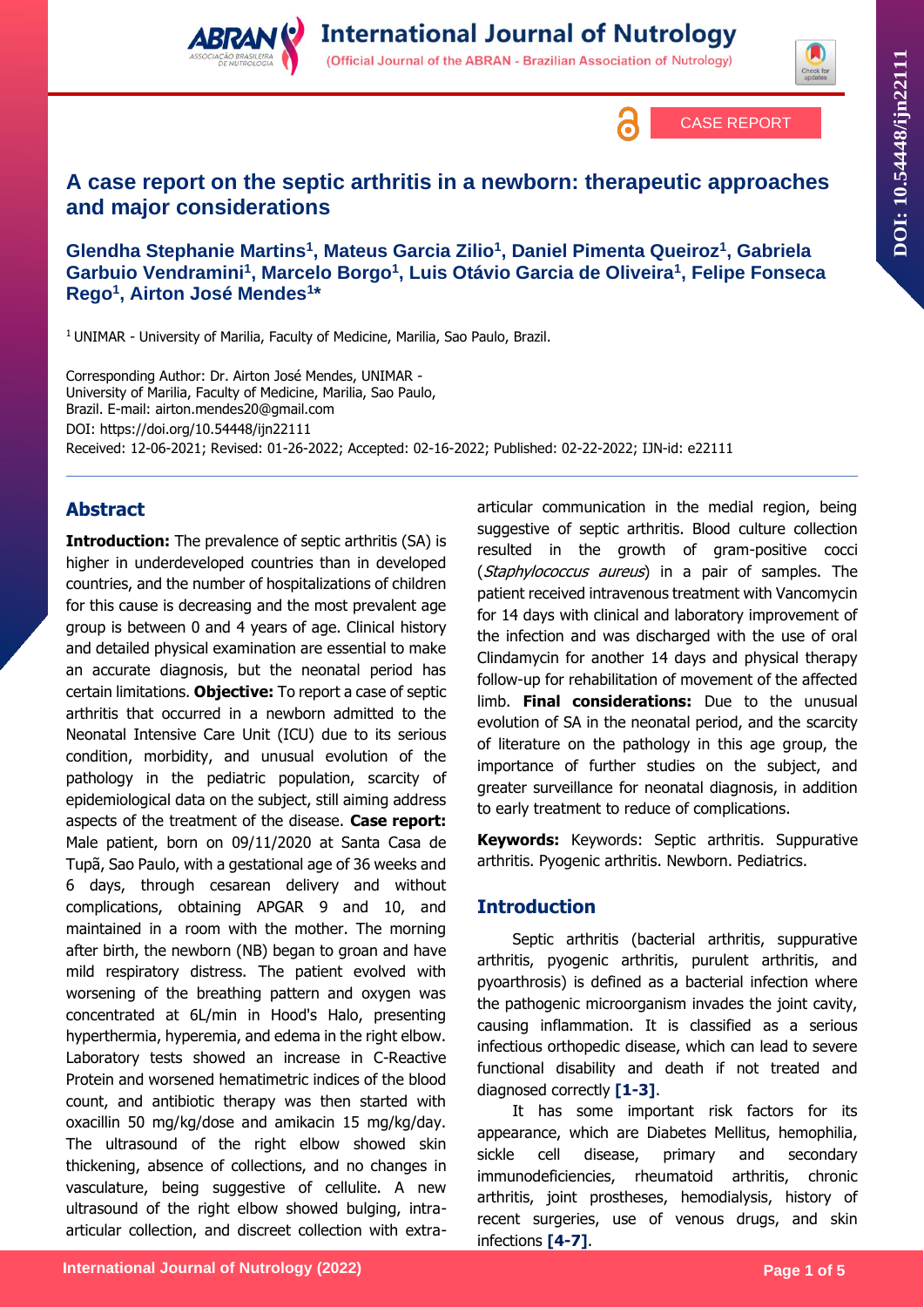Information about its epidemiology is somewhat limited, given that it is an uncommon disease. In industrialized countries, the incidence of the disease varies from 2 to 6 cases per 100,000 inhabitants. Despite being a pathology that affects all ages, septic arthritis is more prevalent in children and the elderly, and men are more affected than women **[2-5]**. They predominate in the juvenile age group, with approximately half of the cases occurring before the age of 20 (mainly children under 3 years old), and their incidence varies from 5.5 to 12 cases per 100,000 children, with males being two to three times more affected than the female. The knees and hips are the most affected joints **[4]**. However, its occurrence is not common in the neonatal period.

Also, Staphylococcus aureus is the most common microorganism in all age groups, except for the neonatal period, in which group B streptococci predominate, followed by S. aureus. Other agents generally isolated are group A beta-hemolytic streptococci, Streptococcus pneumoniae, and Haemophilus influenzae **[8,9]**. Premature and low birth weight babies are at greater risk of developing bacteremia and sepsis and, consequently, septic arthritis, as they remain hospitalized for a long period and undergo invasive procedures **[8]**.

The typical feature of septic arthritis is the presence of pain, which lasts for one to two weeks, except for joint effusion, erythema, and limited movement of the affected joint. Most of the time, it affects a single joint, but it can also be polyarticular **[6]**. The most important symptoms are sudden onset pain, redness, fever, joint swelling, and limited function. There is also discomfort and increased body temperature **[10]**.

Clinical manifestations usually precede hospital admission by four to seven days, depending on the patient's age group. Clinical manifestations of septic arthritis in infants and children vary according to age, site of infection, and pathogen **[3]**. Septic arthritis in neonates and infants (<2 to 3 months) often manifests as sepsis or elevated body temperature without a clear focus of infection **[10]**.

School-aged children usually have an increase in body temperature, anorexia, tachycardia, and irritability. Lameness or refusal to walk and carry weight may occur when the lower limbs are affected **[11]**. Septic arthritis should be analyzed in all children who demonstrate a sudden rise in body temperature and arthralgia, although these changes are not always the cause **[11-** 13]. The diagnosis can be confirmed by isolating the bacteria from synovial fluid or bacteria from patients with typical clinical features and an increased WBC count in the synovium. The high morbidity associated with late treatment means that all children diagnosed with septic arthritis are treated as a definitive diagnosis **[13]**.

Besides, the treatment includes sterilization, joint space decompression, and removal of inflammatory debris to relieve pain and prevent deformities or functional sequelae. Drainage combined with antibiotic therapy is the main means of treatment. The initial selection of antibiotics should follow the results of bacteriological tests. If the bacteriological test is negative or impossible to perform, it should be based on age group and risk factors. The route of administration of antibiotics should be parenteral and can be changed to oral regimens **[14]**.

Further, the duration of antibiotic treatment depends primarily on the patient's clinical response, usually 2 to 4 weeks. For well-developed children without comorbidities, a regimen consists of parenteral antibiotics for 7 days or less, followed by oral administration for 3 weeks **[15]**. The prognosis of patients with SA is evaluated through the lethality and functional damage of the joint involved in the short and long term. The incidence of septic arthritis is high, with 25% to 50% of patients progressing to bone involvement, stiffness, vascular necrosis, and hip dislocation. In children, there are changes in growth because of involvement in the growth cartilage **[14]**. The complications of the pathology are diverse and constitute a major health problem. Late diagnosis and initiation of treatment are often related to the disease **[16]**.

Therefore, the present study aimed to report a case of septic arthritis that occurred in a newborn admitted to the Neonatal Intensive Care Unit (ICU).

# **Methods**

#### **Study Design**

The present study was elaborated according to the rules of the CARE case report (https://www.carestatement.org/) [17]. The descriptors used were *Septic* arthritis; Suppurative arthritis; Pyogenic arthritis; Newborn; Pediatrics. The most relevant works to the proposed theme were selected, excluding those that did not contemplate the objective of this study. The research was carried out to the Google Academic, Scielo, PubMed, and in scientific repositories.

### **Informed Consent**

Data from the patient under study were obtained through the analysis and collection of information contained in medical records duly authorized by those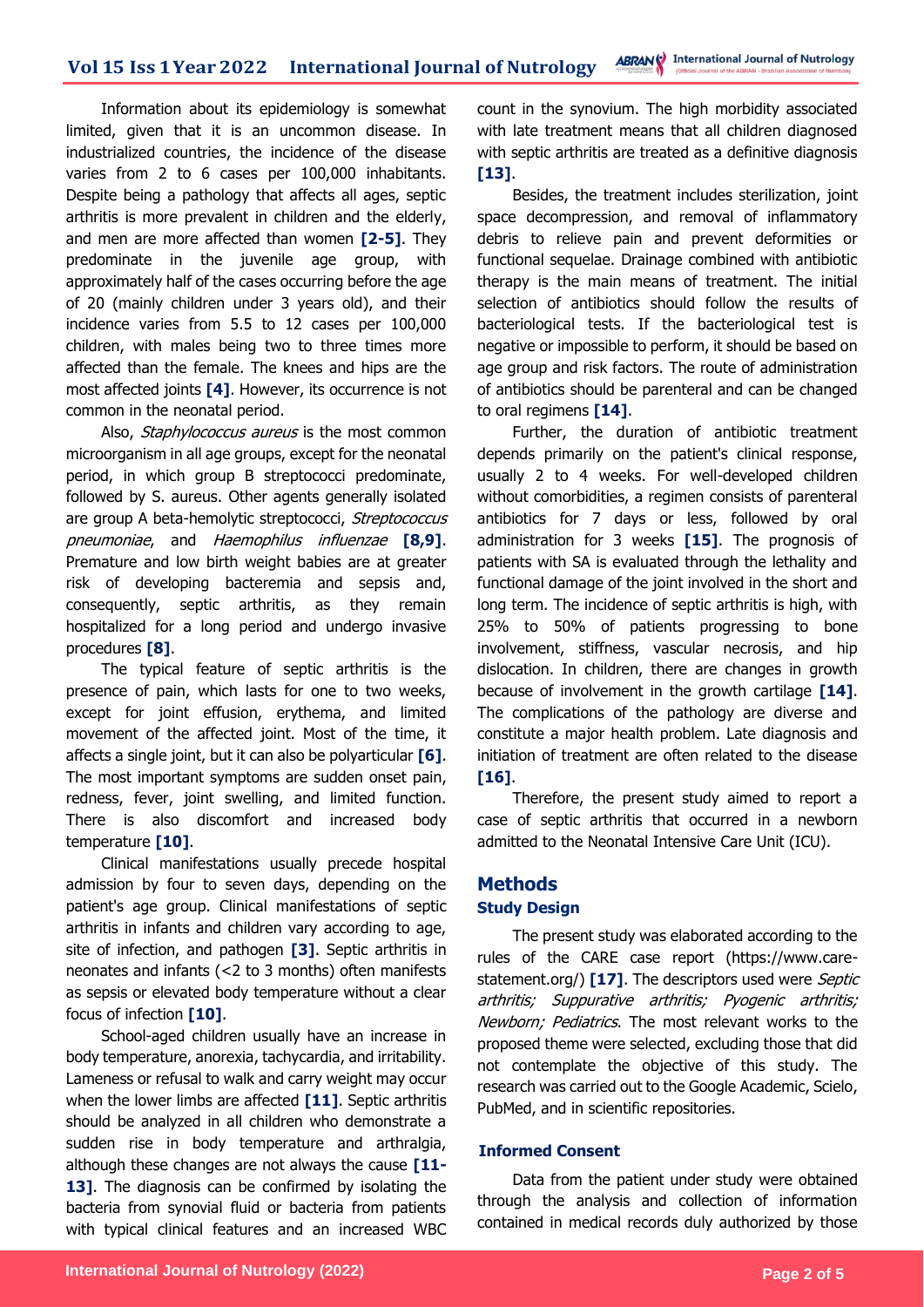responsible by means of signing a Free and Informed Consent Term (FICT), whose source is stored at the institution Irmandade da Santa Casa de Misericórdia, located in Marilia-Sao Paulo, where the child remained hospitalized.

### **Case report**

#### **Patient Information and Clinical Findings, Timeline, Diagnostic Assessment, Therapeutic Intervention, and Follow-up**

Male patient, born on 09/11/2020 at Santa Casa de Tupã, Sao Paulo, with a gestational age of 36 weeks and 6 days, through cesarean delivery and without complications, obtaining APGAR 9 and 10, and kept in rooming-in with the mother. Routine prenatal consultations were carried out, where maternal thrombophilia was reported with the use of enoxaparin during pregnancy, without other comorbidities, with negative viral serological tests during pregnancy, and without infections during the gestational period.

The morning after birth, the newborn (NB) began to groan and have mild respiratory distress. Laboratory tests were collected and the patient required oxygen support with a flow of 3 liters/min circulating in the incubator. The results obtained showed that the VDRL was not reagent, C-reactive protein (CRP) of 0.1 mg/dL, hemoglobin of 17.4 g/dL, 48% of hematocrit, 20740 leukocytes/mm³, 64% of segmented, 24% of lymphocytes, and 10% monocytes, as well as 285,000 platelets per mm<sup>3</sup> in peripheral blood.

On 09/13/2020, the NB evolved with worsening breathing pattern, and oxygen was concentrated at 6L/min in Hood's Halo, and admission to the neonatal ICU of Irmandade Santa Casa de Misericórdia de Marília-SP was requested. Upon admission to the ICU, the child progressed to need ventilatory assistance with Continuous Positive Airway Pressure (CPAP), maintaining good oxygen saturation, but persisting with some respiratory discomfort, and laboratory tests showed no evidence of infection. Chest radiography showed atelectasis on the left and a small nonhypertensive pneumothorax on the right. On physical examination, he presented alterations related only to the respiratory system, with reduced breath sounds in the left hemithorax, without adventitious sounds, with moderate subdiaphragmatic retraction.

After one day, the patient evolved with the need for BiPAP (Bi-level Positive Airway Pressure), and on 09/15/2020, it was also necessary to perform right chest drainage, which was uneventful. The following day, the NB was stable after drainage, returning to the ventilatory strategy with CPAP. On 09/18/2020, the

CPAP was removed and the chest drain was clamped.

On 09/20/2020, the patient presented hyperthermia, hyperemia, and edema in the right elbow. Laboratory tests showed an increase in C-Reactive Protein and worsened hematimetric indices of the blood count, and antibiotic therapy was then started with oxacillin 50 mg/kg/dose and amikacin 15 mg/kg/day, as well as the use of a peripherally inserted central catheter (PICC). The following day, an ultrasound of the right elbow was performed, which showed skin thickening, absence of collections, and no changes in the vasculature, which was suggestive of cellulite. Blood culture collection resulted in the growth of gram-positive cocci (Staphylococcus aureus) in a pair of samples, motivating the change in antibiotic therapy to vancomycin 15 mg/kg/dose.

On 09/30/2020, a new ultrasound of the right elbow was performed, which showed bulging, intraarticular collection, and discreet collection with extraarticular communication in the medial region, signs suggestive of septic arthritis. In the orthopedic evaluation, the bulging region was observed, with discreet hyperemia, without injuries, present palmar grip test, but without performing wrist and finger extension, keeping the limb in a possible antalgic position and with defense against the attempt of passive extension of the elbow, suggesting the possibility of radial nerve injury.

Therefore, surgical drainage of the intra-articular collection was scheduled. Excision of the joint capsule was performed, with the output of a large amount of purulent secretion, and intra-articular lavage was performed with saline solution. During the surgical procedure, the material was collected for culture, namely: culture of a fragment of the elbow where there was a growth of *Staphylococcus aureus* (ORSA/MRSA), that is, resistant to Oxacillin and Methicillin: penicillins, cephalosporins, other beta-lactam antibiotics associated or not with beta-lactamase inhibitors are not effective against this microorganism. Culture of the purulent secretion from the elbow was also performed, which identified the same microorganism with the same sensitivity pattern.

The patient received intravenous treatment with Vancomycin for 14 days with clinical and laboratory improvement of the infection and was discharged with the use of oral Clindamycin for another 14 days and physical therapy follow-up for rehabilitation of movement of the affected limb.

### **Discussion**

The prevalence of septic arthritis is higher in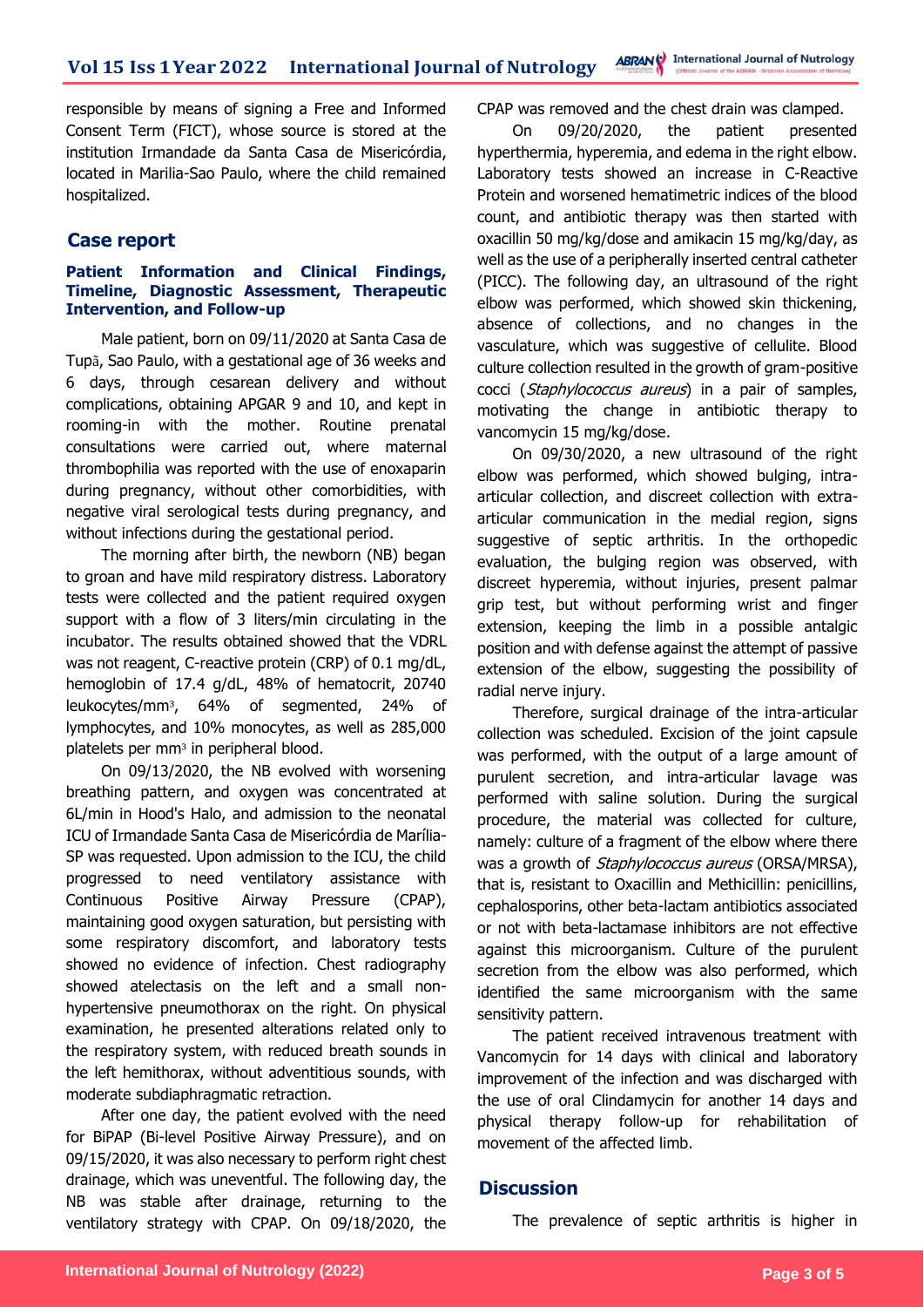underdeveloped countries (5 to 20 per 100,000 children) than in developed countries (4 to 10 per 100,000 children). The number of hospitalizations of children is decreasing, knowing that the most prevalent age group is between 0 and 4 years of age **[18]**. Taking into account gender, the literature says that AS is more commonly found in male patients, representing approximately 66.9% of cases **[19]**. Therefore, the reported patient matches the most common epidemiological data. According to WESTON et al, in the vast majority of cases (85.2% in a sample of 243), only one joint is affected. In the case described, only the elbow was affected, representing 9.1% of all cases. The most frequent are the knee (30.5%) and the hip (16%) **[20]**.

When it comes to diagnosis, a detailed clinical history and physical examination are essential to exclude possible differential diagnoses, especially with an emphasis on inflammatory and infectious causes, with emphasis on transient synovitis. This is the main differential diagnosis of septic arthritis, as the clinical picture is similar, but it is idiopathic and aseptic inflammation of the synovium **[15]**. As it is aseptic, infectious signs such as leukocytosis, increased erythrocyte sedimentation rate, and C-reactive protein are not usually elevated; nor altered imaging exams. The clinical picture is self-limiting and the mean duration of symptoms is 10 days, with gradual and spontaneous resolution in most cases **[15,16,18-25]**.

To aid diagnosis, laboratory markers are usually requested in the investigation of septic arthritis, such as white cell count, red cell count, procalcitonin, and Creactive protein (CRP) levels **[22]**. However, because they have several limitations in terms of sensitivity and specificity, especially in neonates, of which only 20% have some change in their white blood cell count, it is necessary to carry out a radiological and biological investigation using samples, which are indispensable since that allows determining which agent is responsible and the best drug of choice for treatment **[22]**. It is noteworthy that CRP is an excellent negative predictor **[26]** because, at values lower than 1.0 mg/dL, 87% of children do not have septic arthritis **[19-22]**.

In the case of imaging tests, usually, ultrasound (USG) is the method of choice because it is practical, non-invasive, and does not emit radiation **[1]**. They should be performed to confirm the site of infection, assess the integrity of the joint and adjacent structures, observing whether there are any complications such as destruction of articular cartilage and metaphyseal bone destruction observed in cases of chronic osteomyelitis, in addition to aiding in aspiration **[22]**. An algorithm was proposed for performing magnetic resonance

imaging, based on five criteria: age > 3.6 years; CRP > 13.8 mg/L; symptom duration  $>$  3 days; platelets  $<$  314  $x$  10 cells per mL and neutrophils  $< 8.6$  x 10 cells per mL **[1]**. Those who meet 3 or more criteria are classified as high-risk patients, who would benefit from MRI, as well as patients with involvement of the shoulder or elbow joint, due to their high rate of progression to osteomyelitis **[1]**.

For an etiological diagnosis, a culture of synovial fluid or blood culture is necessary. According to the literature, blood culture is positive in only 57% of cases **[21]** and synovial fluid culture in 90% of cases **[24]**. The most commonly found etiologic agents are Staphylococcus aureus and beta-hemolytic type B Streptococcus **[20-21]**, corresponding to the case presented. However, there are other less common pathogens, such as Kingella kingae **[18-23]**.

For treatment, it is important to isolate the etiologic agent in the synovial fluid and to determine the sensitivity to the antibiotic. Generally, the initial therapy chosen is twofold, aiming to combat bacteria of the gram-negative and positive spectrum **[21]**. Thus, the empirical antibiotic therapy of choice was oxacillin and amikacin. After blood culture collection, surgical drainage of the intra-articular collection, and identification of the etiologic agent, antibiotic therapy was escalated to vancomycin 15/mg/kg/dose with intravenous administration, due to its sensitivity.

It is of great importance that the diagnosis is immediate and the treatment started early, to avoid irreversible joint damage **[21]**, growth interruption, osteonecrosis, or sepsis **[26,27]**. This may be a difficulty encountered, as the clinical signs are nonspecific in newborns. The most common short and medium-term complications are decreased joint mobility, readmission, surgical reintervention, and elbow abscess **[28]**. In the case presented, only the first one was present.

According to a survey that gathered information from 48 cases of neonates with septic arthritis, in 72.9% of the cases, there was a total improvement of the joint conditions. Among the cases in which the elbow was the target joint, 78.9% resulted in full recovery, giving a good prognosis to the patient in the report **[27]**. The patient responded well to the treatment, improving and being discharged. Physiotherapeutic follow-up and continuation of oral antibiotic therapy with Clindamycin for 14 days were requested, following the literature, which recommends 2 weeks of intravenous treatment, followed by another 2 weeks of oral treatment in newborns, as they are immunosuppressed **[27]**.